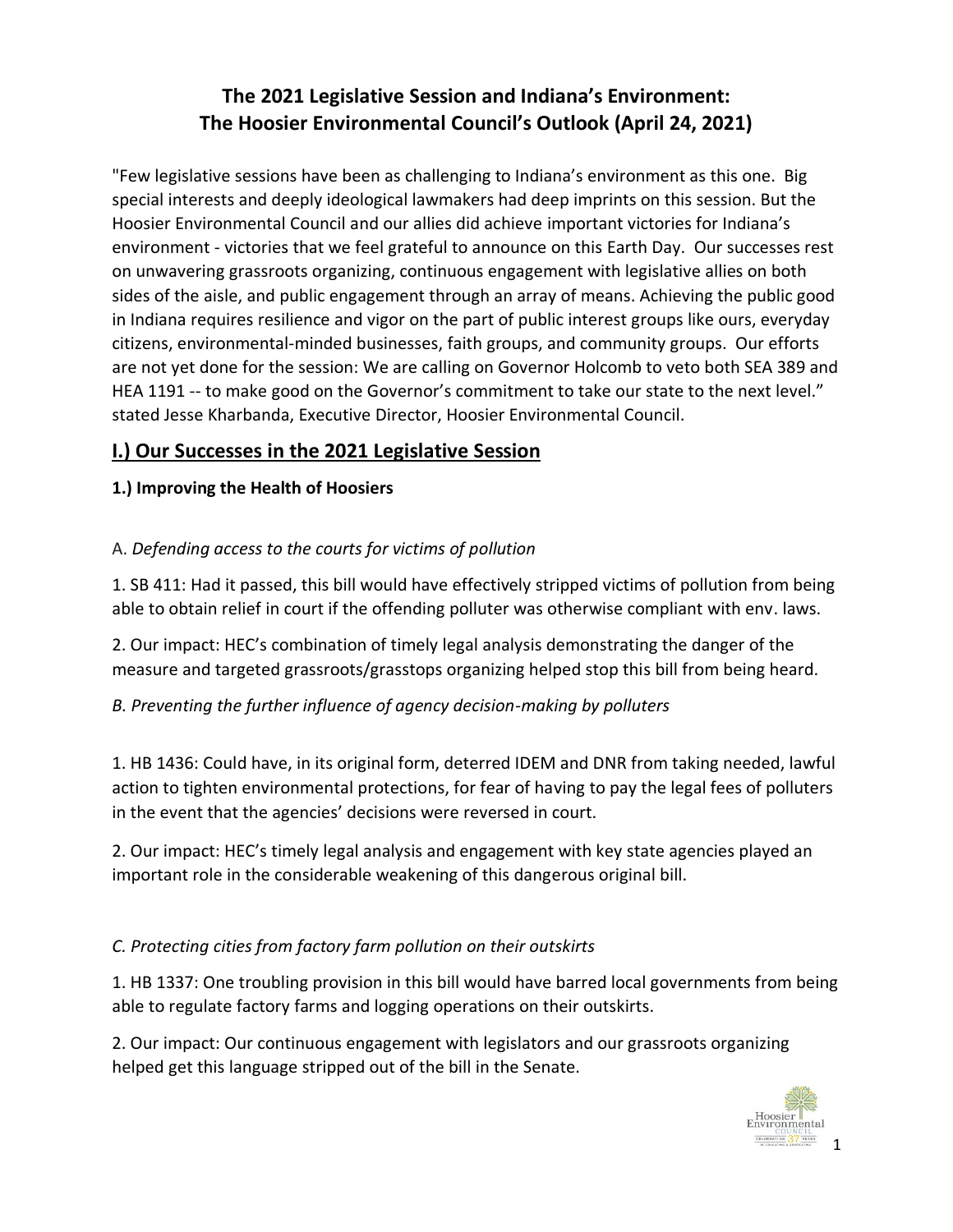# **The 2021 Legislative Session and Indiana's Environment: The Hoosier Environmental Council's Outlook (April 24, 2021)**

## **2.) Protecting Land and Water**

## A*. Standing up for Indiana-protected wetlands*

1. SEA 389: Would eliminate protections for the vast majority of the remaining state-protected wetlands in Indiana. The bill heads to the Governor for signature; HEC and our allies are calling for a veto of SEA 389.

2. Our Impact: HEC was a key leader among a large, diverse array of organizations – totaling 90 groups – that were united in their opposition to this historically damaging bill. Without our collective action, the bill headed to the Governor would be even worse, given that the Senatepassed version would have completely eliminated protection for state wetlands.

## *B. Maximizing the benefits to our land, water, and wildlife from solar energy farms*

1. HB 1381: While the underlying aim of HB 1381 was good (to accelerate renewables development), the bill had it passed, would have, for all practical purposes, stripped local governments of the right to require pollinator-friendly solar, which would have been a major setback to efforts to realize community-supporting solar energy, in terms of stormwater control, soil & water conservation, pollinator habitat, and rural beauty. This is a very consequential issue since the solar energy land footprint in Indiana could rival the size of our state park system by the end of the decade.

2. Our Impact: We helped successfully defend the right of local governments to continue to enact pollinator-friendly solar ordinances. (12 counties have enacted such ordinances so far.)

## *C. Protecting our open spaces*

1. HEA 1001: Will make a historic \$25 million investment in open space protection and a \$60 million investment in trails development.

2. Our Impact: HEC has been a key coalition leader in the effort to expand open spaces in Indiana for many years, through our continuous grasstops organizing and legislative engagement.